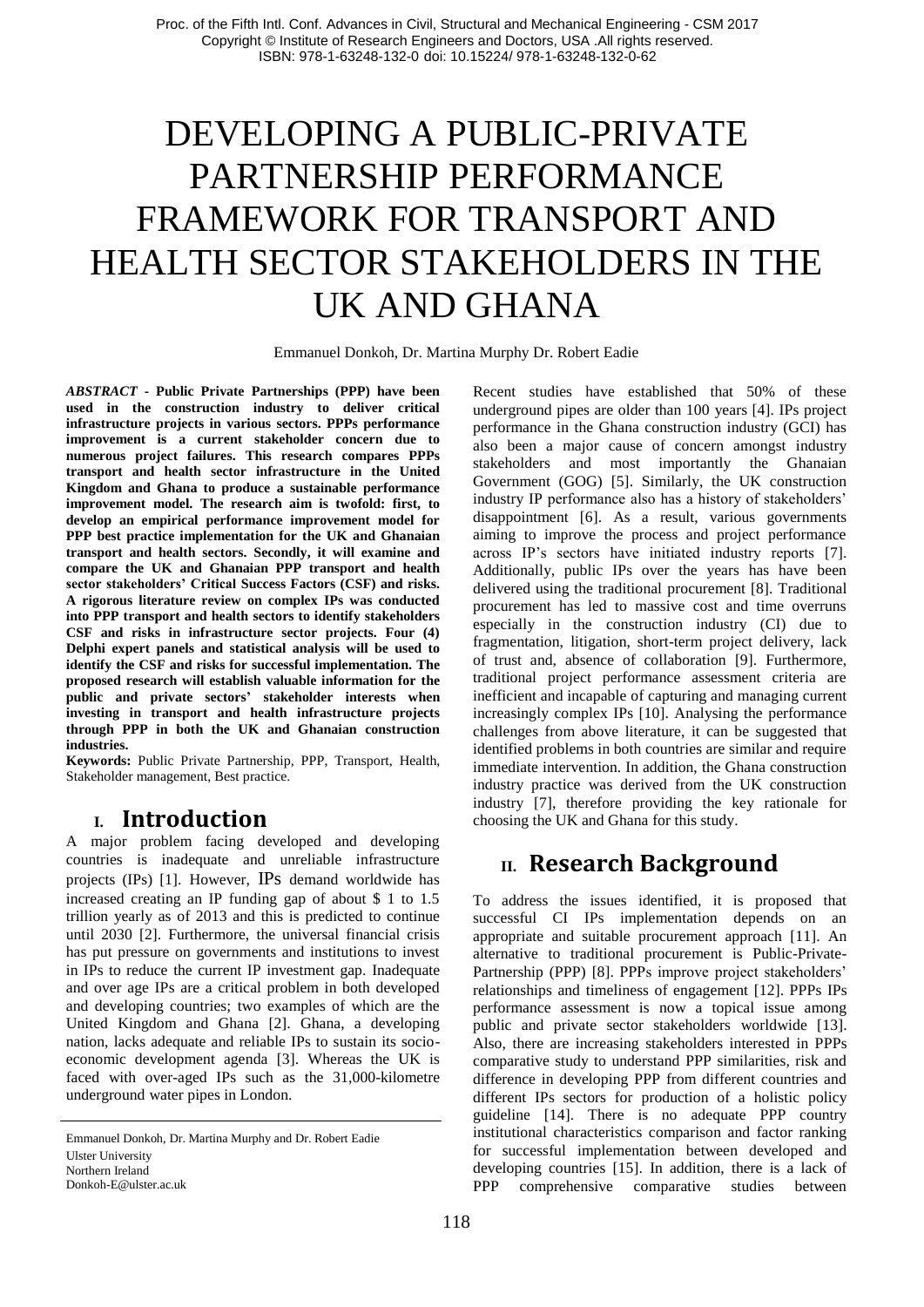developed and developing countries and their IP sectors [16]. Furthermore, various PPP studies have been conducted but none of these have examined IPs sectors stakeholders' critical success factors (CSF) across different countries and sectors. In addition, existing studies on stakeholders' CSF only address general differences in stakeholders' CSF on PPP project implementation and the preparatory phase without considering PPP individual IPs sectors stakeholders CSF and risk management in detail [11]. PPP project management practice lacks empirical studies that seek to compare stakeholders interest and associated risk from different projects types or sectors. Even if there are some studies, they are not enough to evaluate individual projects or sector performance [17, 18]. PPP procurement systems lack holistic project risk management strategies based on IPs sectors and countries specifics, individual sector or project theoretical framework, project financial viabilities determinant model and appropriate procurement selection models [19]. There is no in-depth empirical case study or real-life projects and studies on processes that help improve risk management understanding in infrastructure projects. Furthermore, there no published studies that examine different projects or sector governance structures risk management influence that achieve different project outcomes [20]. There are also no comprehensive studies being done on particular projects or sector complexity and its impact on performance [21] creating a lack of knowledge in complex project management methods to deliver project objectives [22]. Advancing from the above gap in knowledge, the overall research aim is to produce PPP sustainable performance models; firstly, using empirical data to develop a performance improvement model for the UK and Ghanaian transport and health sector to produce best practice during implementation. Secondly, to use gathered empirical data to examine and compare PPP's in the UK and Ghana transport and health sectors in relation to stakeholders' critical success factors and risk, building on previous UK only work [55]. Again, stakeholders' risks and interests will also be compared with each country sector characteristics. Continuing from the introduction, there follows a literature review in the context of PPP transport and health sectors that considers country, sectors, stakeholders risk and interest and procurement impact on performance. The paper then discusses a proposed research method and analysis. The final section presents proposed research outcomes, impacts and future directions for research.

### **III. Literature Review**

Project management ensures that sustainable project objectives are achieved after project completion [23]. Global inadequate resources and increase in population, aging and deteriorating IPs demand sustainable IPs management [24]. The relationship between project management and sustainability performance is current research focus in CI for future project management improvement [25]. However, effort has been placed on sustainable performance indicators (SPI) that satisfy project objectives, characteristics, associated risks and realistic

valuation process [24, 25]. Project sustainability performance enhances and promotes project value and benefits [23]. Sustainable IPs management results in a long term improvement in the CI as it involves various stakeholders with different interests, expectations and risks [26]. Stakeholder sustainability represents participation, involvement and management of key interests and risks. However, there is no guideline principles for assessing CI IPs country and sector performance [27]. Again, there is lack of knowledge for robust project performance improvement for decision makers [27]. Project performance can be realised throughout project implementation stages including financial, resources and skills, including, ideally, some ideologies or political considerations [28]. Unfortunately, project performance or success varies due to project contextual characteristics including contract or procurement used, project types and sector characteristics, stakeholder type and project funding and finance engagement [29]. In addition, PPP characteristics such as country, sectors, project, stakeholders and procurement type with holistic assessment can lead to sustainable PPP project performance [30]. Therefore, achieving sustainable performance in this research considers the associations between PPP IPs characteristics such country, sectors or project characteristics, stakeholders' types and appropriate procurement characteristics to achieve performance in transport and health sector projects. Again, sustainability in this research refers to managing various stakeholders' interests, expectations and risks in IPs life cycle performance indicates to achieve a common balance.

## **IV. Sustainable Performance Framework.**

PPPs IPs performance depends on country policy guidelines and institutional capacity [31]. IPs sectors are unique due to country and sector characteristics and requirements [32]. IPs performance requirements of individual sectors projects differ from sector to sector therefore requiring a different management approach [33]. However, proper policy guidelines and institutional establishments promote PPP implementation [34]. Arguably, PPPs implementation differs between different countries depending on country's institutional frameworks [35] and country characteristics [34]. The goal is to identify countries and sectors broader strategies that fit these country and sector characteristics [13]. Project success evaluations processes and its measurement differ, reasons are that different projects or sectors consist of different characteristics, and hence there is a lack of a single or agreed processes and methods for measuring project success using the same Key Performance Indicators (KPIs) [11]. Project success factors vary from project to project based on the project purpose and stakeholders' interests and risks [36]. Various IPs sectors have different risk issues with different stakeholder management processes [37]. PPPs procurement forms of project delivery systems involves various stakeholders, such as the traditional project delivery to achieve project objectives [38]. Project complexities, projects success, failure or poor performance can be associated with other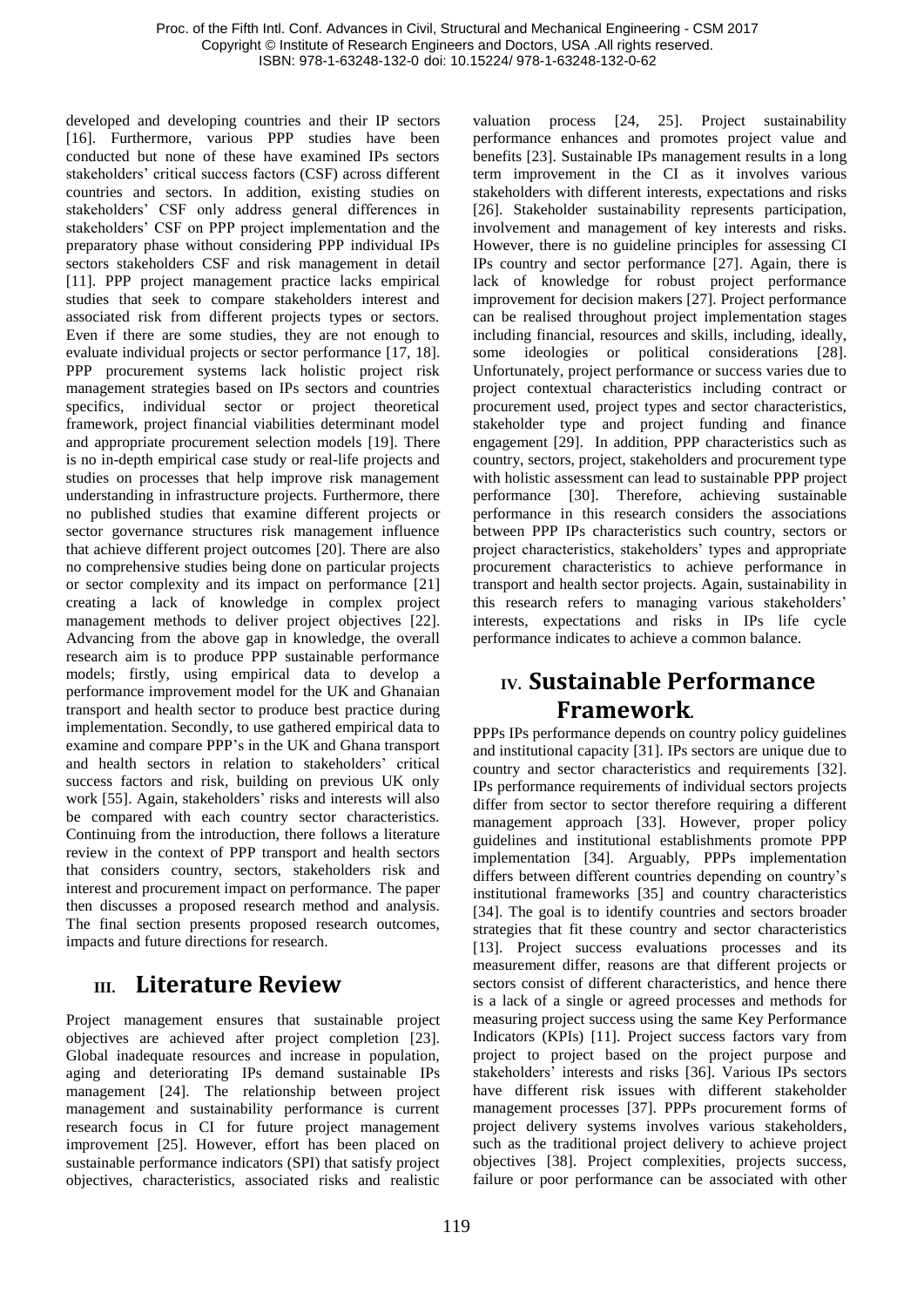factors including stakeholder's understanding of performance instead of the traditional performance characteristics [39]. Projects deliver stakeholder benefits which are the major drivers of project success. Therefore, achieving stakeholders' objectives in determining project success cannot be underestimated [40]. Private and public sectors interests differ from project to project and from different authority to another authority [11]. Furthermore, IPs cannot be successfully delivered without identifying and managing project stakeholders interest and risk [41]. IPs failure or success can be attributed to the selection of wrong procurement method and continuous use of a traditional performance framework particularly for public sector contracts [42]. Project performance can be achieved when a suitable project delivery method has been identified that corresponds to a project or sector and meets detailed definitions of all stakeholders' responsibilities [43]. Selection of procurement types is one of the key determinants of successful projects [28]. Project success can be achieved based on a holistic project management approach that addresses project-associated risk based on project sector characteristics. In addition, project success can be achieved when all potential success factors and risk has been well and adequately identified, measured and checked in all phases of project delivery process from project initiation to completion [44]. Unfortunately, present IPs performance measurement conceptualization is immature especially in relation to project types or it does not exist [17]. International CI IPs performance comparisons help improve different countries CI performance, capacity, productivity, growth, assessing size, stakeholders' performance and reliable overseas direct investment [45]. Furthermore, it assists policymakers, practitioners and large stakeholders in their decision especially for IPs investment [45]. In addition, the global CI market competitions have encouraged stakeholders in PPP IPs to produce cross-country and cross-sector performance comparisons [46]. PPPs project country or sector performance variations can be associated with institutional capacities and political influence leading to stronger or weaker PPP policy [15]. PPPs IPs success and failure depends on country policy guidelines and institutional capacity [31]. Poor performance of PPPs IPs countries and sectors is due to lack of systematic mappings of country and sector characteristics [47]. Studies on PPPs performance lack adequate country and sector comparisons especially for developed and developing countries [15].<br>PPP comparative studies will enhance quality PPP comparative studies will enhance quality implementation and best practice. Studies have discovered that PPPs comparative assessment on countries improves best implementation policies and development of institutional capacity to uptake PPPs in various countries [14]. PPP policy guideline and institutional buildings promote successful PPP throughout the world [48]. Arguably, PPPs implementation has evolved differently based on country's institutional capacity [49]. Similarly, governments have applied PPP differently to suite national development plan of individual countries [50]. Researching, developing performance indicators or benchmarks and learnings from other continent, countries

and sectors are important for better understanding and improving project delivery to improve performance [27].

## **V. Research Method**

The proposed research adopts a mixed methods approach underpinned by pragmatism philosophy where knowledge claims arise from actions, situations, and consequences [51]. In addition, this research further adopts an exploratory sequential method because there is no or inadequate or limited knowledge within a research problem. The proposed research process is grouped into three stages: (1) a Delphi panel approach, (2) a questionnaire survey and then (3) model development. A Delphi panel approach is mostly applied in decision making for predicting the future, formulating best practice and defining abstract perceptions of the problem [52, 54]. The Delphi panel approach processes are used to collectively gather consensus empirical information among groups of experts where there is little or inadequate information about a particular problem [53]. Expert panel formation will consist of identified stakeholder classifications from highways road transport and healthcare hospital building sectors in the CI from United Kingdom and Ghana. Selection of panel members will involve four (4) groups, one expert panel for each sector (Highways and Healthcare) and one for each country (UK and Ghana). The criteria for selecting panel members will be based on sector specialists with experience who are knowledgeable in both types of projects to supply or provide the necessary information. The role of these panel members is to confirm identified factors from literature or suggest additional factors that the literature review failed to capture for common agreement. Expert panel data gathering will focus on PPP transport and health country best practice, stakeholder's interests, risks and procurement risk identified from the literature. Data gathering is to obtain expert common opinion to develop a pilot questionnaire to establish stakeholders ranking of groupings of stakeholders' key risks, interests and country's best practice measure. The data collection process will involve rounds of questionnaires managed either by interview, email or other available and convenient means till Delphi experts agreed on consensus opinion. Nvivo<sup>TM</sup> software will be used to analyse Delphi experts agreed consensus and quantitatively through the Delphi process analysis of the Likert scales of 1-5. The outcome then provides the data for the quantitative research. Data collection for quantitative analysis will adopt a pilot survey and a questionnaire survey as the primary source of data. The questionnaire data will be sourced from Delphi panel qualitative analysis. Questionnaire design and the pilot survey will be conducted to ensure suitability and comprehensibility in order to finalise the questionnaire. Accomplishing the research aim by comparing stakeholders' interests and risks, respondents (stakeholders) will be requested to provide answers in order to rank country's best practice factors, stakeholders' interests and risks from the two sector projects on a Likert scale of 1-5. Data will be imported into SPSS software for analysis. Mean value analysis (MVA) and Factor Analysis (FA) or Principle Components Analysis (PCA) will be used to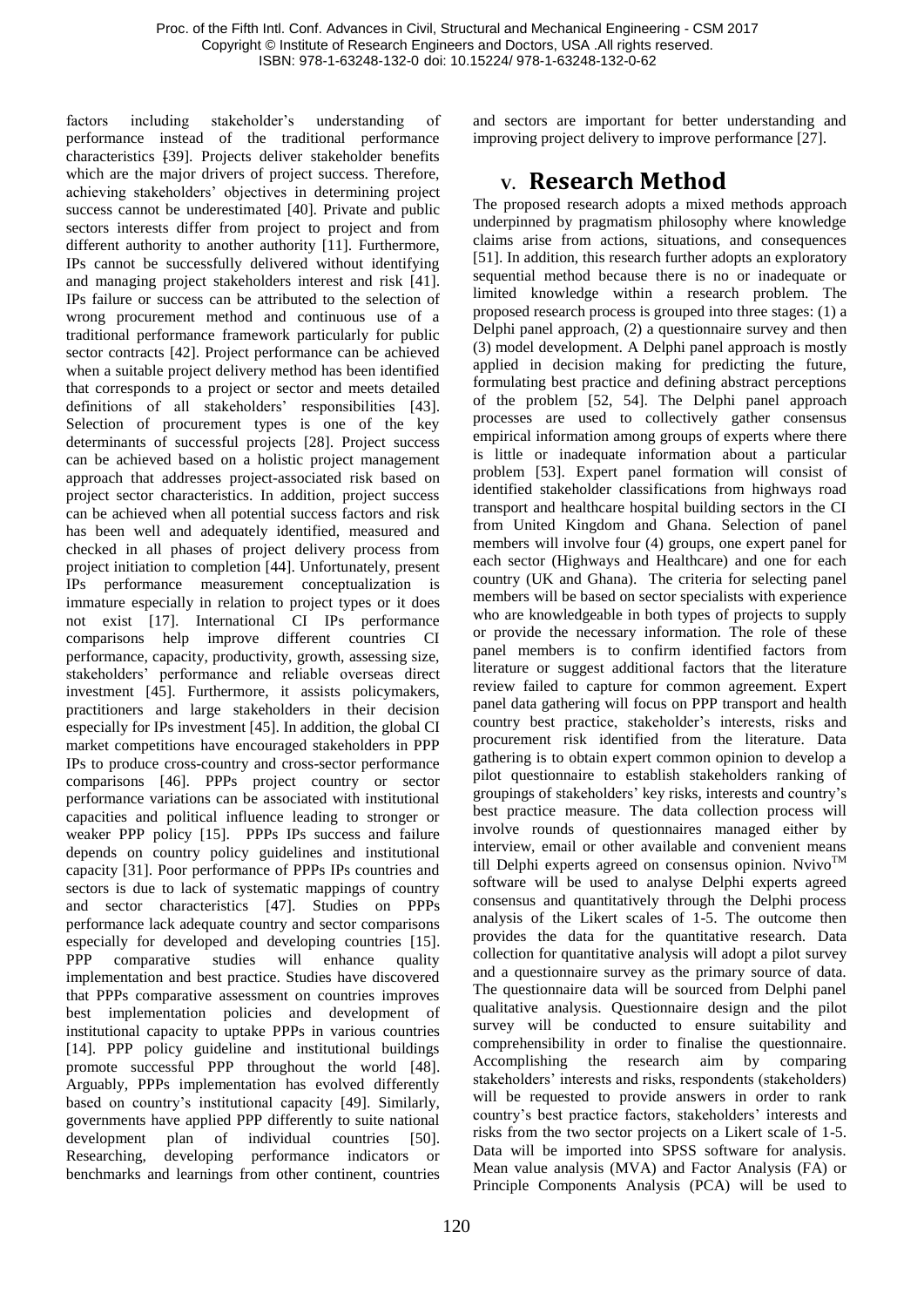calculate the comparative importance and explanation of respective stakeholders' performance success factors and corresponding risk. This will provide the weightings for the factors in the model. Healthcare and transport stakeholders project performance improvement model will be based on the weightings provided from the analysis determined in questionnaire. The model for this research will use stakeholders' critical success factors and risk factor will be built in Excel or an on-line application and then validated. The validation process will use the initial four Delphi groups to check that the model produces the expected results based on real life cases from those who formed the Delphi groups

#### **VI. Conclusions**

Sustainable project performance enhances the achievement of project goals involving project value and benefits in the area of economic, environmental and social sustainability [29]. The overall outcome of this study is to produce sustainable performance model for transport and health sectors stakeholders. As indicated already, sustainability in this study represents IPs life cycle performance indicating economic, social and environmental indicators to develop transport and health sectors stakeholders project performance framework for the UK and Ghana. The proposed framework of this study seeks to produce will categorise all stakeholders towards improving stakeholder interest and risk management in CI to improve project performance and the existing gap within PPPs IPs stakeholder investment management studies. Furthermore, it will help clarify and prioritized what critical success factors and key challenges are, which will be used to evaluate stakeholder management performance and finally identify areas for further improvement. In addition, the outcome will produce PPPs implementation policy guidelines and institutional structures to promote successful PPP implementation for the UK and Ghanaian transport and health sectors and other developed and developing countries. This will improve best implementation policies and the development of institutional capacity to support uptake of PPPs.

#### **VII.Reference**

- [1] Chou, J.S. and Pramudawardhani, D., 2015. Cross-country comparisons of key drivers, critical success factors and risk allocation for public-private partnership projects. International Journal of Project Management, 33(5), pp.1136-1150.
- [2] Thierie, W. and De Moor, L., 2016. The characteristics of infrastructure as an investment class. Financial Markets and Portfolio Management, 30(3), pp.277-297.
- [3] Chan, E.E.A.A.P. and Coleman, D.G.O.M.E., A fuzzy model for evaluating risk impacts on variability between contract sum and final account in government-funded construction projects.
- [4] Hall, J.W., Henriques, J.J., Hickford, A.J., Nicholls, R.J., Baruah, P., Birkin, M., Chaudry, M., Curtis, T.P., Eyre, N., Jones, C. and Kilsby, C.G., 2014. Assessing the long-term performance of cross-sectoral strategies for national infrastructure. Journal of Infrastructure Systems, 20(3), p.04014014.
- [5] Hackman, J.K., Agyekum, K. and Smith, B., 2017. Challenges to The Adoption of Knowledge Management in Civil Engineering

Construction Firms in Ghana. Annals of the Faculty of Engineering Hunedoara, 15(1), p.87.

- [6] Lam, T. and Gale, K., 2014. Highway maintenance: impact of framework agreements upon project financial performance. Construction Management and Economics, 32(5), pp.460-472
- [7] Ofori-Kuragu, J.K., Baiden, B.K. and Badu, E., 2016. Key performance indicators for project success in Ghanaian contractors. International Journal of Construction Engineering and Management, 5(1), pp.1-10.
- [8] Shen, S., Feng, X. and Peng, Z.R., 2016. A framework to analyze vulnerability of critical infrastructure to climate change: the case of a coastal community in Florida. Natural Hazards, 84(1), pp.589-609.
- [9] Austin, R.B., Pishdad-Bozorgi, P. and de la Garza, J.M., 2015. Identifying and prioritizing best practices to achieve flash track projects. Journal of Construction Engineering and Management, 142(2), p.04015077.
- [10] Zhu, J. and Mostafavi, A., 2017. Discovering complexity and emergent properties in project systems: A new approach to understanding project performance. International Journal of Project Management, 35(1), pp.1-12.
- [11] Osei-Kyei, R. and Chan, A.P., 2017. Implementing public–private partnership (PPP) policy for public construction projects in Ghana: critical success factors and policy implications. International Journal of Construction Management, 17(2), pp.113-123.
- [12] El Asmar, M., Hanna, A.S. and Loh, W.Y., 2013. Quantifying performance for the integrated project delivery system as compared to established delivery systems. Journal of Construction Engineering and Management, 139(11), p.04013012.
- [13] Hickford, A.J., Nicholls, R.J., Otto, A., Hall, J.W., Blainey, S.P., Tran, M. and Baruah, P., 2015. Creating an ensemble of future strategies for national infrastructure provision. Futures, 66, pp.13-24.
- [14] Verhoest, K., Petersen, O.H., Scherrer, W. and Soecipto, R.M., 2015. How do governments support the development of public private partnerships? Measuring and comparing PPP governmental support in 20 European countries. Transport Reviews, 35(2), pp.118-139.
- [15] Matos-Castaño, J., Mahalingam, A. and Dewulf, G., 2014. Unpacking the Path‐Dependent Process of Institutional Change for PPPs. Australian journal of public administration, 73(1), pp.47-66.
- [16] Cheung, E., Chan, A.P. and Kajewski, S., 2010. The public sector's perspective on procuring public works projects‐comparing the views of practitioners in Hong Kong and Australia. Journal of Civil Engineering and Management, 16(1), pp.19-32.
- [17] Xia, N., Zhong, R., Wu, C., Wang, X. and Wang, S., 2017. Assessment of Stakeholder-Related Risks in Construction Projects: Integrated Analyses of Risk Attributes and Stakeholder Influences. Journal of Construction Engineering and Management, 143(8), p.04017030.
- [18] Henjewele, C., Sun, M. and Fewings, P., 2014. Comparative performance of healthcare and transport PFI projects: Empirical study on the influence of key factors. International Journal of Project Management, 32(1), pp.77-87.
- [19] Shi, S., Chong, H.Y., Liu, L. and Ye, X., 2016. Examining the Interrelationship among Critical Success Factors of Public Private Partnership Infrastructure Projects. Sustainability, 8(12), p.1313
- [20] Guo, F., Chang-Richards, Y., Wilkinson, S. and Li, T.C., 2014. Effects of project governance structures on the management of risks in major infrastructure projects: A comparative analysis. International Journal of Project Management, 32(5), pp.815- 826